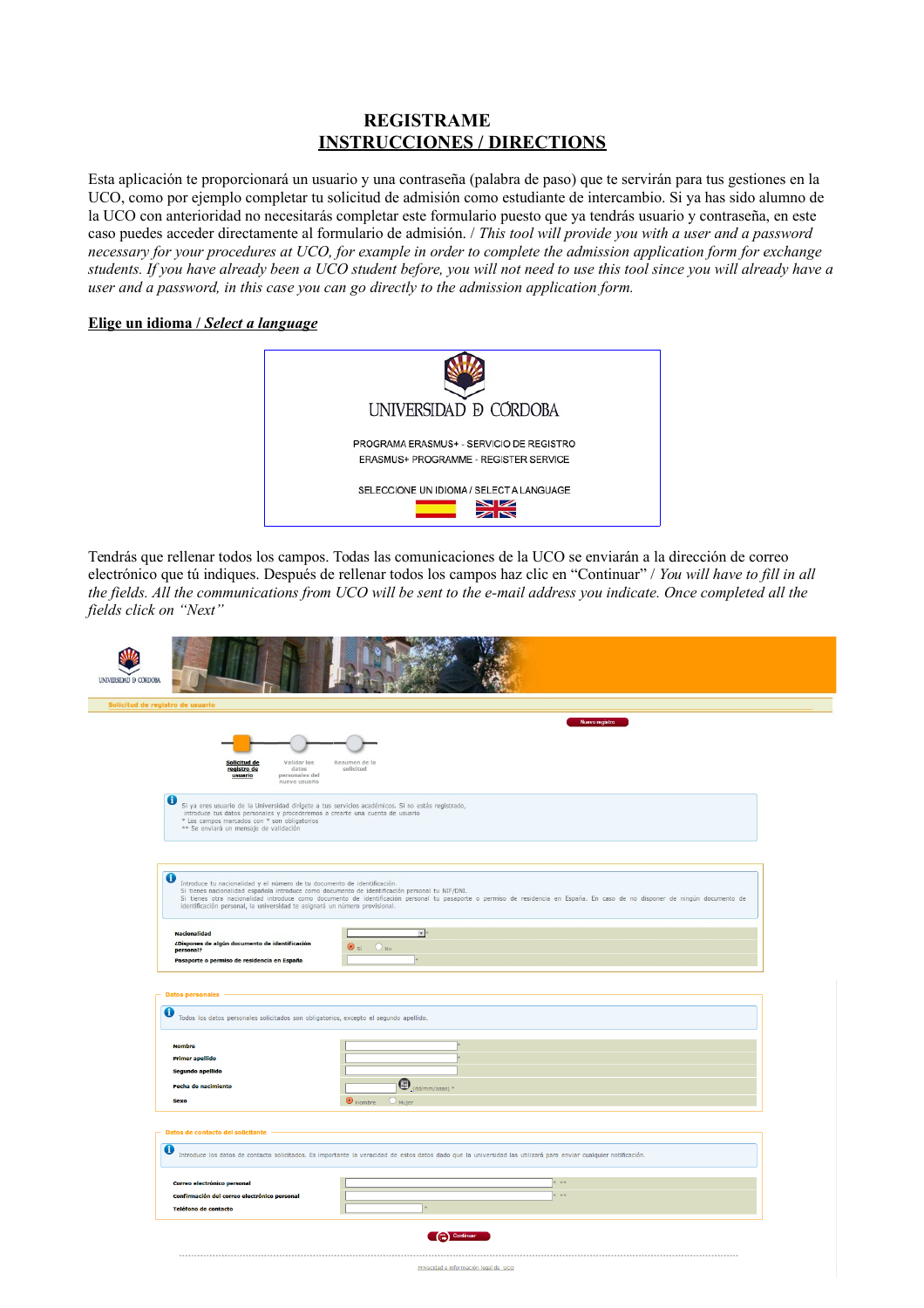Tendrás que verificar tus datos y comprobar que todo está correcto, si hay algún error puedes volver a la pantalla anterior pinchando en el botón "Volver". Si los datos son correctos, tienes que marcar las dos casillas de la parte inferior de la pantalla y luego pinchar en "Registrar". / *You will have to verify that your data are correct, if there is a mistake you can go back by clicking the button "Back". If the data are correct, you have to tick the two boxes in the lower part of the screen and then clik the button "Register".*

| UNIVERSIDAD <b>B CORDOBA</b>                                                                                                                                                                                                                                                                              |                                                                                                                                                                                               |
|-----------------------------------------------------------------------------------------------------------------------------------------------------------------------------------------------------------------------------------------------------------------------------------------------------------|-----------------------------------------------------------------------------------------------------------------------------------------------------------------------------------------------|
| Validar los datos personales del nuevo usuario                                                                                                                                                                                                                                                            |                                                                                                                                                                                               |
| Solicitud de<br><b>Validar</b> los<br>registro de<br>datos<br>usuario<br>personales del<br>nuevo usuario<br>- Datos Introducidos -                                                                                                                                                                        | Nuevo registro<br>Resumen de la<br>solicitud                                                                                                                                                  |
| $\mathbf 0$<br>Verifica que los datos personales introducidos sean correctos                                                                                                                                                                                                                              |                                                                                                                                                                                               |
| <b>Nacionalidad</b><br>Pasaporte o permiso de residencia en España                                                                                                                                                                                                                                        |                                                                                                                                                                                               |
| <b>Nombre</b><br><b>Primer apellido</b><br>Segundo apellido<br><b>Fecha de nacimiento</b><br><b>Sexo</b>                                                                                                                                                                                                  | (dd/mm/aaaa)                                                                                                                                                                                  |
| Correo electrónico personal<br>Teléfono de contacto                                                                                                                                                                                                                                                       |                                                                                                                                                                                               |
| - Privacidad e Información legal -<br>$\bullet$<br>Lee detalladamente la privacidad e información legal de los datos personales<br>Verifico que los datos personales introducidos como correctos<br>Comprendo y acepto las condiciones legales establecidas en el apartado Privacidad e información legal | Se tienen que marcar estas casillas<br>para que pueda continuar                                                                                                                               |
| $-$ Registrar $-$                                                                                                                                                                                                                                                                                         |                                                                                                                                                                                               |
| 0<br>en el botón "Volver"                                                                                                                                                                                                                                                                                 | Si los datos introducidos son correctos puedes continuar con el proceso de registro haciendo click en el botón "Registrar", si deseas hacer modificaciones puedes volver atrás haciendo click |
|                                                                                                                                                                                                                                                                                                           | $\left(\begin{matrix} \cdot & \cdot \\ \cdot & \cdot \end{matrix}\right)$ Volver<br>Registrar                                                                                                 |
|                                                                                                                                                                                                                                                                                                           | Privacidad e Información legal de UCO                                                                                                                                                         |

*En la pantalla siguiente aparecerá tu usuario (que coincide con el número de pasaporte que indicaste), la contraseña (palabra de paso) se enviará a tu cuenta de correo electrónico. / Your username (same as the passport number you provided) will appear in the next screen and your password will be sent to your e-mail address.*

|          |                                                                                                                   |                                                    |                              | Nuevo registro |  |
|----------|-------------------------------------------------------------------------------------------------------------------|----------------------------------------------------|------------------------------|----------------|--|
|          |                                                                                                                   |                                                    |                              |                |  |
|          | Solicitud de<br>registro de                                                                                       | Validar los<br>Resumen de la<br>datos<br>solicitud |                              |                |  |
|          | usuario                                                                                                           | personales del<br>nuevo usuario                    |                              |                |  |
|          | pates Introducidos -                                                                                              |                                                    |                              |                |  |
| $\bf{0}$ | Toma nota del número de usuario que te indicamos o puede hacerse una impresión                                    |                                                    |                              |                |  |
|          | Tu usuario es:                                                                                                    |                                                    |                              |                |  |
|          | Número de Referencia:                                                                                             |                                                    |                              |                |  |
|          | Nombre y apellidos                                                                                                |                                                    |                              |                |  |
| España   | Pasaporte o permiso de residencia en                                                                              |                                                    | <b>Nacionalidad</b>          |                |  |
|          | Fecha de nacimiento<br>Correo electrónico personal                                                                |                                                    | Sexo<br>Teléfono de contacto |                |  |
|          |                                                                                                                   |                                                    |                              |                |  |
|          | $\Gamma$ Observaciones                                                                                            |                                                    |                              |                |  |
|          |                                                                                                                   |                                                    |                              |                |  |
|          |                                                                                                                   |                                                    |                              |                |  |
|          | En breves momentos recibirás un correo electrónico a la dirección que nos has indicado, con el password de acceso |                                                    |                              |                |  |